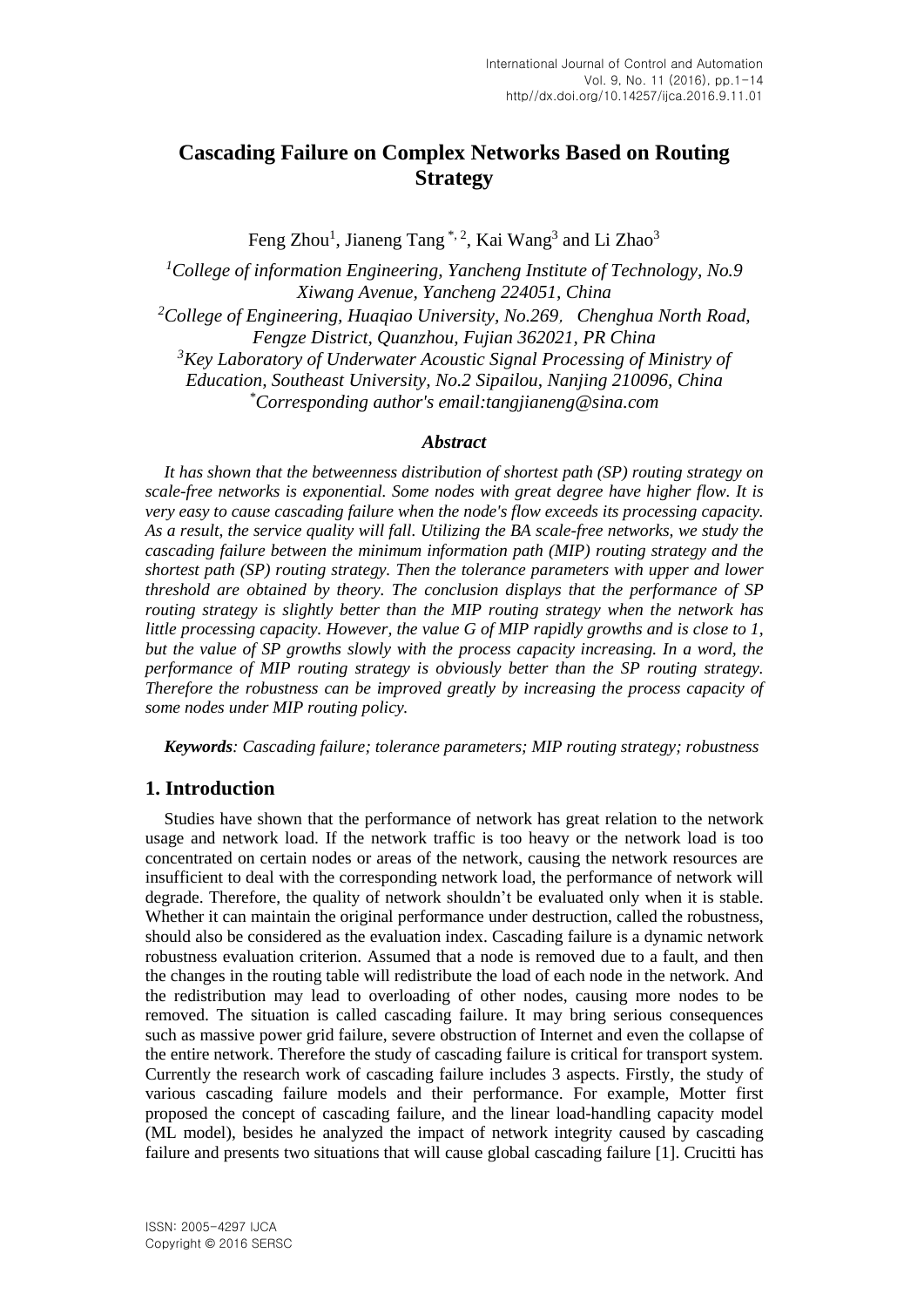proposed another model of cascading failure, in which the impact is measured by the reduced efficiency of network [2]. And Lai studied the impact of cascading failure caused by edges of network attraction [3]. While Simonsen studied the situation of cascading failure considering the dynamic nature of stream, and compared it with the static model [4]. Dou proposed a load-handing capability nonlinear model of cascading failure and analyzed it by simulation [5]. And Lehmann studied a new load redistribution mechanism of cascading failure--random probability model [6]. Xia studied the cascading failure in the WS small world model with both homogeneous distribution of degrees and heterogeneous distribution of betweenness [7]. Hackett studied the cascading failure in a kind of complex group of networks, and analyzed the effection of clustering degree to the range of cascading. Secondly, study how to resist and control cascading failure, thereby improving robustness of network [8]. Motter tried to remove some nodes and edges to defend the cascading failure in the scale-free networks [9]. Based on the ML model, Zhao found out the phase shift of key parameters of cascading failure in scale-free network, and if the parameter is less than the phase shift points, cascading failures would result in the collapse of the entire network [10]. Lee proposed that in scale-free network, the avalanche size distribution of cascading failure meet power-law distribution at the critical point, and then analyzed the robustness [11]. Zhao *et al* proposed a method based on the upper boundary of the calculating capability, networks that higher than the upper boundary can be immunized against cascading failure [12]. Wang *et al* studied the cascading failure caused by attacking edges in weighted complex networks, and proposed the relation between weighted parameters and universal robustness[13]. Huang *et al* studied cascading breakdown in complex clustered networks and proposed an effective strategy to prevent it[14]. Yang *et al* proposed that by selecting the appropriate weighting parameter, we can resist cascading failure and improve the robustness of networks to the highest level [15]. Thirdly, is about the cascading failure in two or more interdependent networks. For example, Buldyrev *et al* first proposed the model of interdependent networks. He studied the phenomenon of cascading failure in two networks that depends on each other, and found out a characteristic different from in a single network, that is the fragility when facing random attacks [16]. Huang *et al* studied the cascading failure in interdependent networks under deliberate attacks and compared it to the situation in single network, and came to a conclusion that it's harder for interdependent networks to defend deliberate attacks [17]. Zhao *et al* studied the cascading failure in two coupled network system with multiple dependencies [18].

The root cause of cascading failure is that network resources cannot meet the network load. In the research of complex network, by optimizing network [topology,](http://dict.cnki.net/dict_result.aspx?searchword=%e7%bd%91%e7%bb%9c%e6%8b%93%e6%89%91%e7%bb%93%e6%9e%84&tjType=sentence&style=&t=network+topology) improving the performance of key nodes or edges and designing optimal routing strategy can improve the network transmission capacity and reduce the possibility of cascading failures. Among the three aspects, key nodes and edges are determined by network topology and corresponding routing strategy, and the change of topology cost much, so more research focus on finding portable routing strategy. Currently shortest path (SP) routing strategy is the most widely used global routing strategy, and has become the main routing method in Internet. The local information routing strategy in which we choose routes based on local information probability of neighbor nodes can distribute network load evenly. Based on principles of node degree and minimization, effective routing strategy can ensure that the average path length is in line with small world network features, while the network transmission capacity is 10 times more than SP strategy. Recently we found that, the time a single particle gets through a particular path is proportional to the continued products of all the nodes degree in the path. Accordingly, we proposed routing policy based on minimum information path (MIP) [19]. Different from SP and effective routing strategy, the principle of MIP is minimum continued product of node degree. Studies have shown that in MIP, the load of network is proportional to the degree of nodes. Further, still take continued product of node degree as principle; we can build generalized MIP when node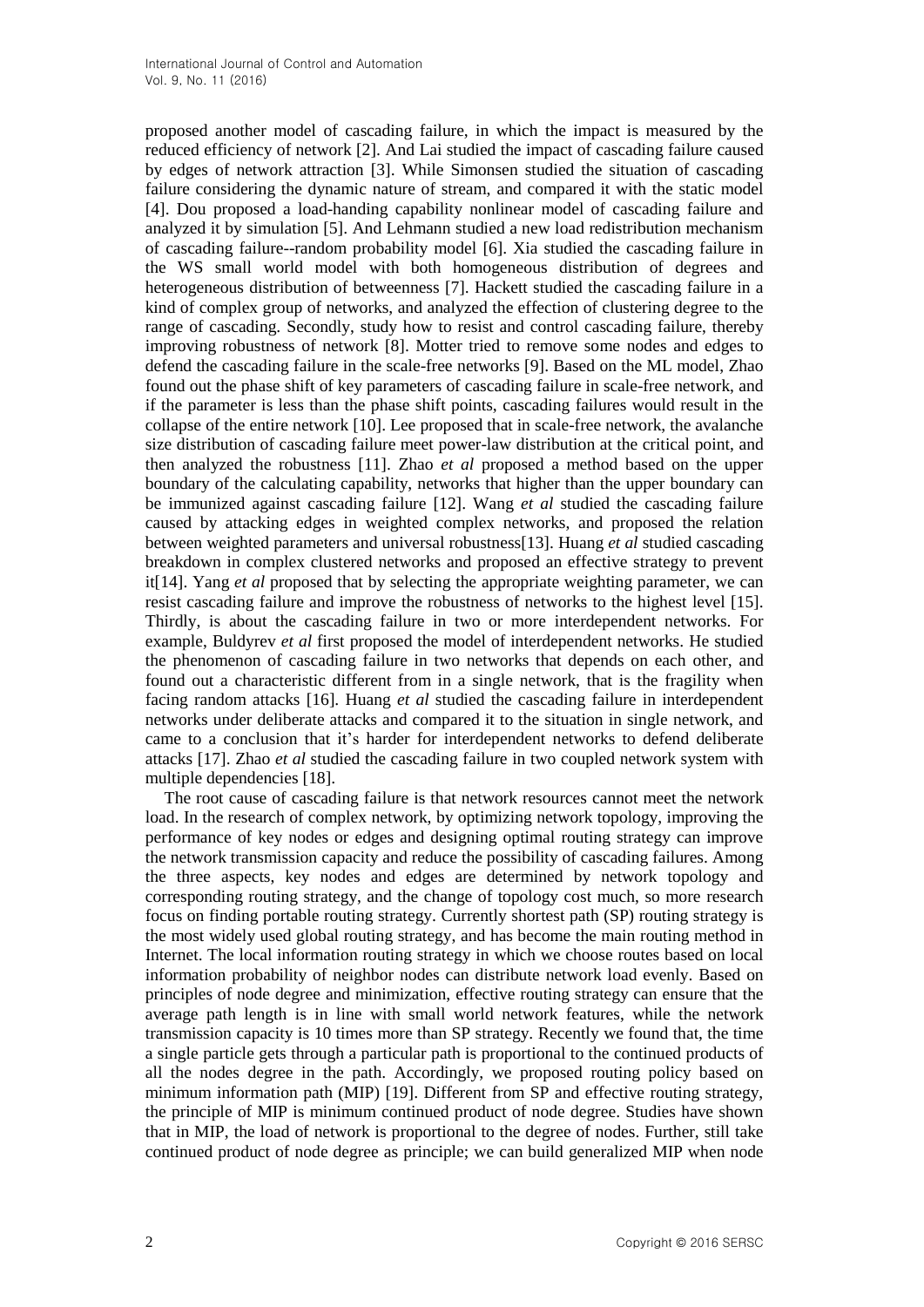processing capabilities is distributed evenly by adjusting the variable parameters. By analyzing routes' average betweeness centrality, we compared the MIP and generalized one with SP and effective routing strategy. And we found out that both in the situation where process capacity is related to degree or not, the routing efficiency of MIP is much higher than SP and effective routing strategy.

The main routing strategy in Internet is based on shortest path first principle, but SP strategy has some defects. Researches have shown that, in scale-free networks the distribution of nodes betweeness is SP strategy showed strong heterogeneous and some nodes of greater degree bear high traffic load. It's easy to cause cascading failure and seriously affecting the quality of service when the load exceeds the processing capacity. In real networks the cascading failure caused by uneven network traffic can't be solved by simply increasing resources, so innovation is necessary in the design of best routing strategy. In this paper, we concentrate on studying the robustness of networks in SP and MIP routing strategy under the evaluation criteria of cascading failure. In MIP routing strategy the choose of routes is based on minimizing the continued product of nodes in the path, which avoid abuse of nodes with large degrees and reduce the traffic on the core nodes and reduce the possibility of network congestion. Using BA scale-free network model, we analyzed the cascading failure situation of MIP and SP routing strategy theoretically. We get the tolerate parameters and threshold of processing capabilities of both routing strategies and verify the theoretical analysis by simulation experiments. Theoretical analysis and experimental results show that when the node processing capability is small, performance of SP routing strategy is slightly better than the performance of the MIP routing strategy. But with the increasing processing power, the G value of MIP increase rapidly and is close to 1, while the G value of SP grows slowly. Overall, the performance of MIP is obviously better than the performance of SP. In MIP routing strategy, the robustness of network can be increased by adding a small number of processing nodes.

### **2. Model Introduction**

#### **2.1. Cascading Failure**

Cascading failure is about the network load reallocation after failure of a certain node. For example, in the Internet network, the load represents transmitted data packets of a node (route) per unit time, and overload means block up. The reallocation of a data package from a blocked router to another router will spread the blocking in the network. For a given network, we can use the concept of betweenness to describe the load distribution in a certain routing strategy. Make the load of a node is all the total number of paths through the node, then the processing capacity of a node is the maximum load the node can handle. Assuming the processing capacity  $C_i$  of node *i* is proportional to its initial load  $L_i$ , namely

$$
C_i = (1 + \alpha)L_i, \quad i = 1, 2, ..., N
$$
 (1)

In the function,  $\alpha$  is tolerance parameter and N is the initial number of nodes. When all the nodes are enabled, the network will be in a free-flowing state as long as  $\alpha \geq 0$ . When a node fails, the change of the path will change the load of remaining nodes. And if the load exceeds the processing capacity of the node after changing, it will fail. Any failure will lead to a new load redistribution, which led to further failures. Effect caused by cascading failure can be measured by the relative size G of the maximum connecting portion.

$$
G = \frac{N'}{N} \tag{2}
$$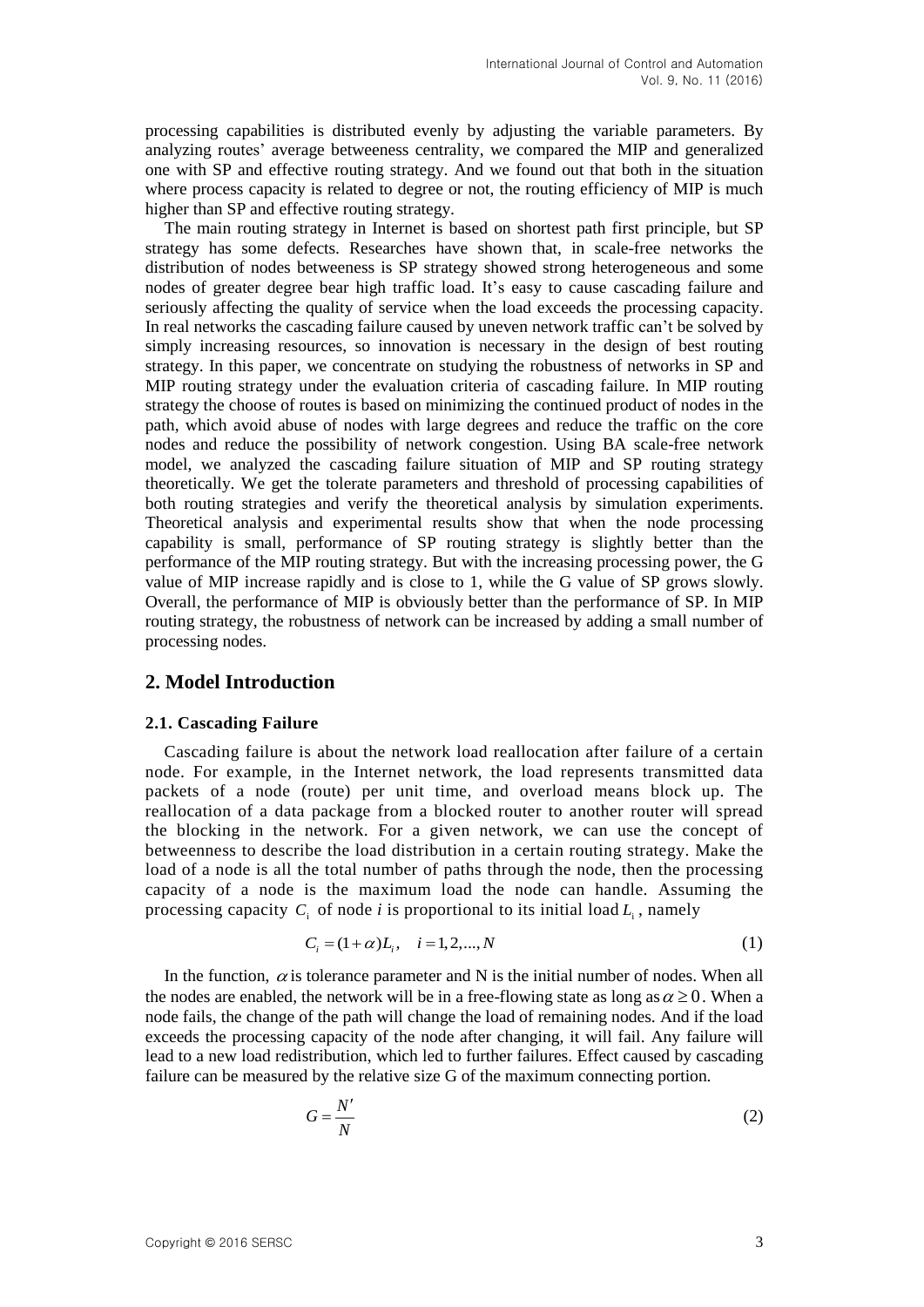where *N* and *N'* is the total number of nodes of the largest part before and after the cascading failure respectively. If  $G \approx 1$ , then the network is almost unbroken, while if  $G \approx 0$ , the network is broken.

#### **2.2. Routing Strategy based on MIP [19]**

Recently, we found that the time a single particle gets through a particular path is proportional to the connected product of all the nodes on the path in the study of random walk process. This means, when given a particular path  $C(l) = c_0 L c_l$  in the network, the average time for a node to find the path is:

$$
\langle T \rangle = \Re'(1) = 2m \prod_{i=1}^{l-1} k_i + \Phi
$$
\n(3)

In which,  $k_i$  is the degree of node *i*, *m* is the number of edges of the network, and parameter  $\Phi$  is only related to the network topology structure.

Based on this, we proposed the minimum information path (MIP) routing strategy: assuming  $i \equiv v_0, v_1, K, v_{n-2}, v_{n-1} \equiv j$  is a random path from node *i* to node *j*, the optimized path *<sup>P</sup>mip* can be calculated by the following formula:

$$
p_{\min}(l:i \to j) = \min \prod_{m=i}^{j} k_m \tag{4}
$$

with  $\ln(k_m)$  instead of  $k_m$ , formula (4) can be transformed into:

$$
p(i \to j) = \min \sum_{n=0}^{l} \ln(k_n)
$$
\n(5)

Figure 1 shows the corresponding relationship between average nodes betweenness and node degree in SP and MIP routing strategy. BA scale-free network is selected, in which number of nodes is 1000, degree distribution  $\gamma \approx 3$  and  $\langle k \rangle = 4$ . X-axis represents node degrees and Y-axis represents node betweeness, SP is short for shortest path routing strategy and MIP is short for minimum information path routing strategy. As is shown in Figure 1, average node betweeness have an exponential relationship with node degree in SP routing strategy, while in MIP strategy, the relationship is proportional. And the largest betweeness of MIP routing strategy is much less than that of SP routing strategy.

From the simulation we can see, when the node processing capacity is proportional to its node degree, the transmission capacity is efficiently improved by MIP routing strategy. Compared to SP routing strategy, finding the shortest path is not the only goal of MIP routing strategy, the node degree of network also has been taken into consideration. So it avoids the degree nodes, reducing the flow of core nodes and the possibility of congestion, and improving the network transmission capacity. MIP routing strategy chooses routers based on minimizing the continued product of node degree and avoid the excessive use of node with large degree, while limit the length of paths at the same time. In which way, nodes of different degree are used more reasonable and the transmission capacity is well improved.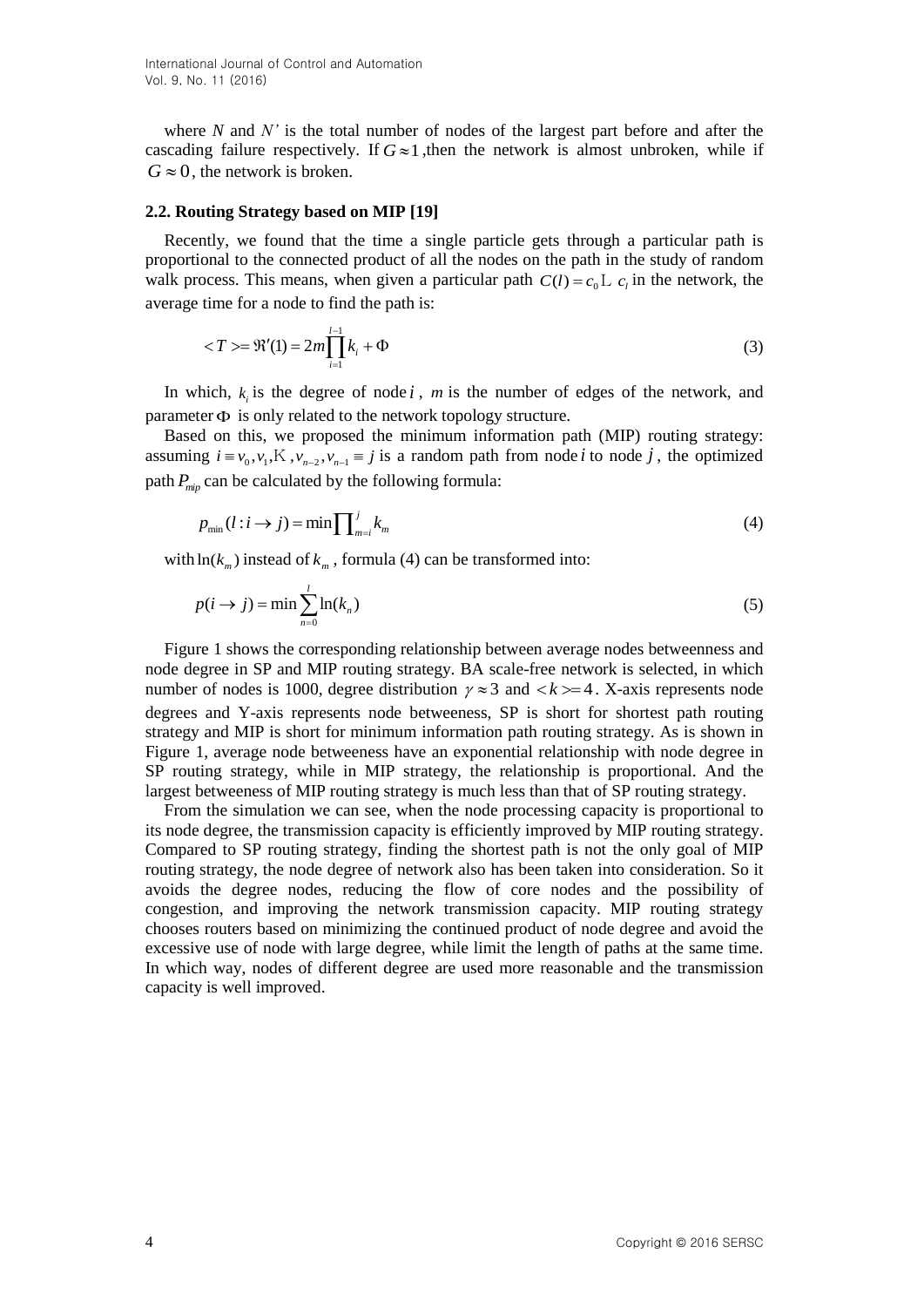

**Figure 1. (Color Online) The Relationship between Average Node Betweeness and Node Degree**

## **3. Tolerance Parameters**

The main title (on the first page) should begin 1 3/16 inches (7 picas) from the top edge of the page, centered, and in Times New Roman 14-point, boldface type. Capitalize the first letter of nouns, pronouns, verbs, adjectives, and adverbs; do not capitalize articles, coordinate conjunctions, or prepositions (unless the title begins with such a word). Please initially capitalize only the first word in other titles, including section titles and first, second, and third-order headings (for example, "Titles and headings" — as in these guidelines). Leave two blank lines after the title.

Make network node degree distribution is  $P(k) = ak^{-\gamma}$ , load distribution is  $L(k) = bk^{\gamma}$ , where  $a$  and  $b$  are positive constants [1]. We can know:

$$
\int_{1}^{k_{\max}} P(k)dk = N \tag{6a}
$$

$$
\int_{1}^{k_{\max}} P(k)L(k)dk = S \tag{6b}
$$

where *S* is the total network load,  $k_{\text{max}}$  is the maximum degree of the network. By the formula (6) we can obtain:

$$
a = \frac{(1 - \gamma)N}{[k_{\text{max}}^{1 - \gamma} - 1]}
$$
 (7a)

$$
b = \frac{\beta S}{a(1 - k_{\text{max}}^{-\beta})}
$$
 (7b)

where  $\beta = \gamma - \eta - 1 > 0$ . Assume that a node of  $\hat{k}$  degree is attacked in the network, then the network load will redistribute for the first time, and the distribution of degree and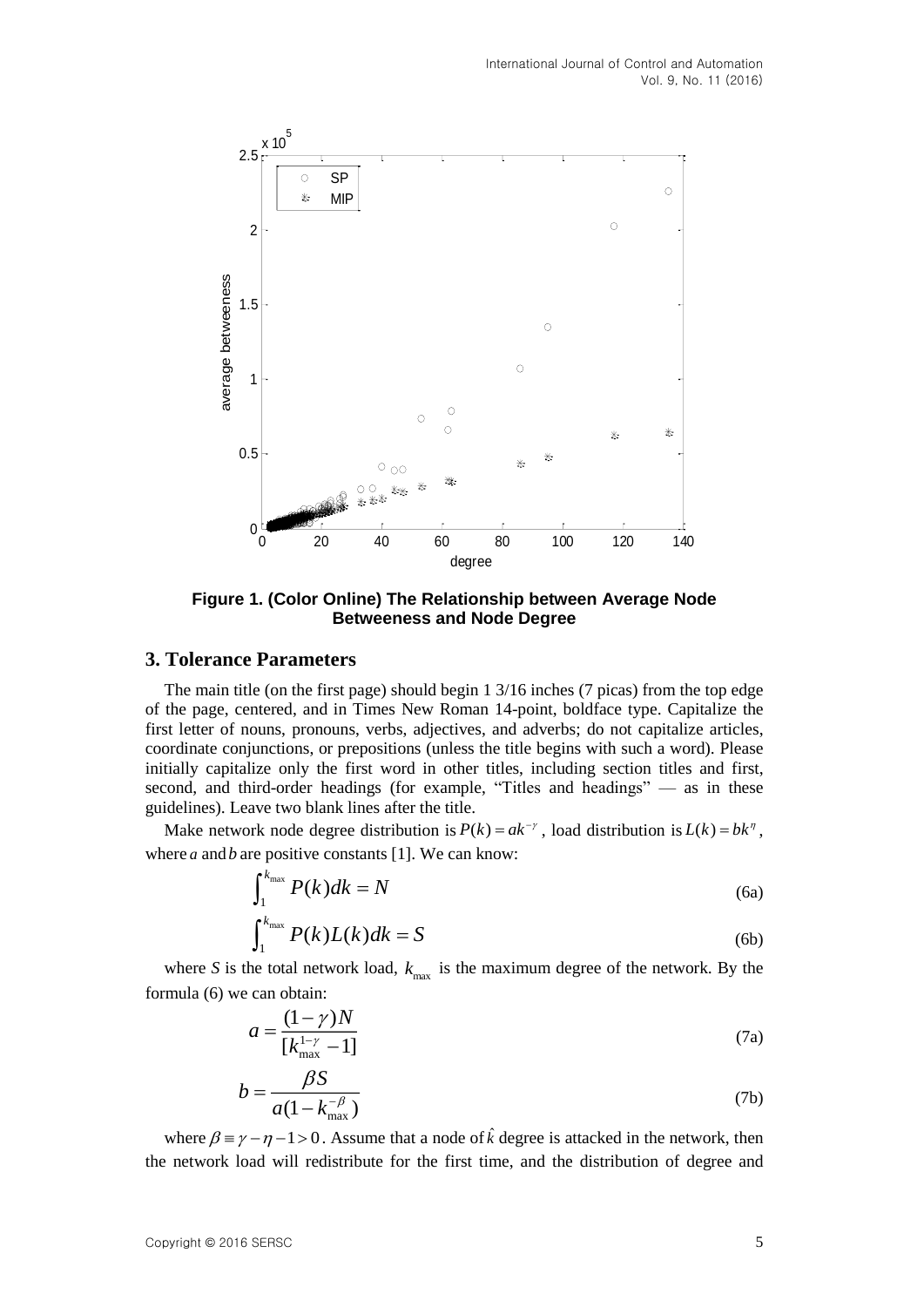betweenness become  $P'(k) = a'k^{-\gamma'}$  and  $L'(k) = b'k^{\eta'}$ . Because only one node is removed from the network, the changes of distribution scaling index can be ignored. We can get  $P'(k) = a'k^{-\gamma}$  and  $L'(k) = b'k^{\eta}$ , *a'* and *b'* are counted the same way as *a* and *b*. Thereby obtaining

$$
a' = (1 - \gamma)(N - 1) / [k_{\text{max}}^{1 - \gamma} - 1]
$$
\n(8a)

$$
b' = \beta S' / a'[1 - k_{\text{max}}^{-\beta'}]
$$
 (8b)

where S' is the total load of the network after the attack, and  $k_{\text{max}}$  is the largest degree of the network after removing the attracted node.

We calculate the lower threshold  $\alpha_d$  and upper threshold  $\alpha_u$  of tolerance parameter  $\alpha$  to measure the effect on routing performance caused by distribution. When  $\alpha \leq \alpha_d$ , after the attack and redistribution, the rest nodes are almost overloaded, and *G* is close to 0; when  $\alpha \geq \alpha_{\mu}$ , after the attack and redistribution, the rest nodes are almost not overloaded, and *G* is close to 1.

#### **3.1. Lower Threshold of Tolerance Parameter**

In the section, based on the nonlinear control theory, an effective method for designing synchronization methods in the fractional order Chen chaotic systems with time delays has proposed to realize synchronization.

For the nodes with degree of *k* , the change of betweenness before and after the attack can be expressed as  $\Delta L(k) \approx (b'-b)k^{\eta} = [(b'/b) - 1]L(k)$ . Given processing capacity  $C(k)$ , the maximum load increment a node can handle is  $C(k) - L(k) = \alpha L(k)$ . So when  $\alpha$  >[( $b'/b$ ) -1], nodes work properly, and when  $\alpha$  <[( $b'/b$ ) -1], failure accrues. Whereby the low-threshold of tolerance parameter can be expressed as

$$
\alpha_{d} = \frac{b'}{b} - 1 \approx \left(\frac{k_{\text{max}}^{1-\gamma} - 1}{k_{\text{max}}^{1-\gamma} - 1}\right) \left(\frac{1 - k_{\text{max}}^{-\beta}}{1 - k_{\text{max}}^{-\beta}}\right) \left(\frac{S'}{S}\right) - 1 \approx \left(\frac{1 - k_{\text{max}}^{-\beta}}{1 - k_{\text{max}}^{-\beta}}\right) \left(\frac{S'}{S}\right) - 1
$$
  

$$
\approx \left\{1 - \left(k_{\text{max}}^{-\beta} - k_{\text{max}}^{-\beta}\right)\left\{\frac{S'}{S}\right\} - 1 = \left\{1 - k_{\text{max}}^{-\beta} \left[-1 + \left(\frac{k_{\text{max}}}{k_{\text{max}}}\right)^{-\beta}\right]\right\} \left(\frac{S'}{S}\right) - 1
$$
\n(9)

when  $N \to \infty$  and  $\gamma > 1$ ,  $k_{\text{max}}^{1-\gamma}$  and  $k_{\text{max}}^{1-\gamma}$  are close to 0, so  $(k_{\max}^{1-\gamma} - 1)/(k_{\max}^{1-\gamma} - 1) \approx 1$ . And when  $N \to \infty$ ,  $k_{\max}^{-\beta} \to 0$ ,  $k_{\max} / k_{\max} \to \text{constant}$  and  $S'/S \rightarrow 1$ , so we can get that  $\alpha_d \approx 0$ , which means as long as  $\alpha > 0$ , infinitely large scalefree network will not collapse because of one time attack. On the other hand, for a finite network,  $k_{\text{max}}^{-\beta} > 0$  and  $\alpha_d > 0$ , which means when  $\alpha < \alpha_d$ , the network will collapse.

We can see from formula (9) that, when the network is constant,  $k_{\text{max}}$  and  $k_{\text{max}}$  will be constant, and because  $S'/S \rightarrow 1$ , the lower threshold of tolerance parameter is determined by parameter  $\beta$ . Suppose there is a BA free-scale network with 2000 nodes, in which  $\gamma \approx 3$ ,  $\langle k \rangle = 4$ ,  $k_{\text{max}} = 127$ ,  $k_{\text{max}} = 118$ , Consider the lower threshold of tolerance parameter in SP routing strategy and MIP strategy separately. In SP routing strategy, we can statistically know that the load of network  $S \approx 1.45 \times 10^7$  and  $S' \approx 1.473 \times 10^7$  after change,  $\beta = \gamma - \eta - 1 = 3 - 1.6 - 1 = 0.4$ , and according to formula (9) we can obtain  $\alpha_d \approx 0.02$ . While in the MIP routing strategy, the load of network  $S \approx 1.62 \times 10^7$  and  $S' \approx 1.65 \times 10^7$  after change,  $\beta = \gamma - \eta - 1 = 3 - 1 - 1 = 1$ , and  $\alpha_d \approx 0.01$ .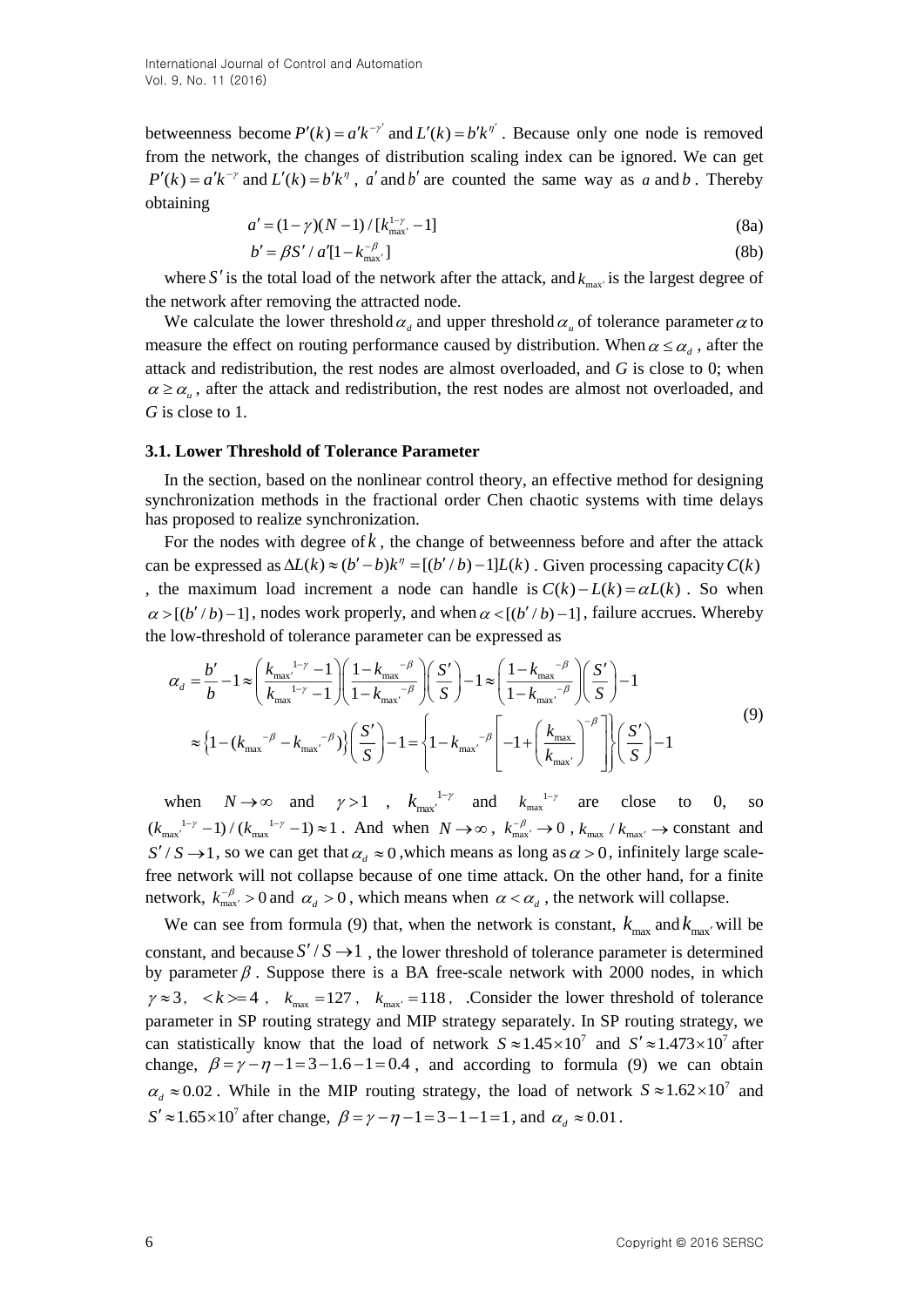#### **3.2. Upper Threshold of Tolerance Parameter**

The chaos synchronization consists in the tracking of the master system trajectories by the slave system. However, this problem can be restated as the stabilization of the orbits of a dynamical system which represents the discrepancy between two systems. In order to observe the synchronization behavior in two identical fractional-order Chen systems with time delays, we build a drive-response configuration with a drive system given by the fractional-order Chen system with time delays (with three state variables denoted by the subscript m) and with a response system (with three variables denoted by subscript s). The drive and response systems are described by the following differential equations, respectively:

Further, we consider the upper threshold  $\alpha_u$ . To make the *G* value close to 1 after deliberate attract means to make sure that all the nodes won't be overloaded after redistribution. Which also means that, for a random node *i* , the load of network before and after the redistribution  $L_i'$ ,  $L_i$  and the processing capacity  $C_i$  should meet the equation  $L_i' \leq C_i = (1 + \alpha)L_i$ . Since all nodes are required to meet the equation above, we can see:

$$
L'(k) \le C(k) = (1+\alpha)L(k) \Rightarrow \alpha \ge \frac{L'(k) - L(k)}{L(k)}
$$
  

$$
\Rightarrow \alpha_u = \max\left\{\frac{L'(k) - L(k)}{L(k)}\right\}
$$
(10)

For a node with *k* degree, the change of betweenness after the attack can be expressed as  $\Delta L(k) \approx (b'-b)k^{\eta} = [(b'/b)-1]L(k)$ . Thus the lower threshold of tolerance parameter  $\alpha_d$  can be expressed as:

$$
\alpha_{u} = \max \left\{ \frac{L'(k) - L(k)}{L(k)} \right\} = \max \left\{ \frac{b'}{b} \right\} - 1 \approx \max \left\{ \left[ 1 - (k_{\max}^{-\beta} - k_{\max}^{-\beta}) \right] \left( \frac{S'}{S} \right) \right\} - 1
$$

$$
= \max \left\{ \left\{ 1 - k_{\max}^{-\beta} \left[ -1 + \left( \frac{k_{\max}}{k_{\max}} \right)^{-\beta} \right] \right\} \left( \frac{S'}{S} \right) \right\} - 1
$$
(11)

Based on formula (11) we can know that, when the network is constant,  $k_{\text{max}}$  and  $k_{\text{max}}$ will be constant, and because  $S'/S \rightarrow 1$ , the upper threshold of tolerance parameter is related to parameter  $\beta$  too. In the same BA free-scale network with 2000 nodes, in which  $\gamma \approx 3$ ,  $\langle k \rangle = 4$ ,  $k_{\text{max}} = 127$ ,  $k_{\text{max}} = 118$ . What should be noted is that, the formula (11) shows the relationship between the upper threshold of tolerance parameter and the parameters of the network statistically. But in particular route, because of the randomness of the source and destination nodes, the node with maximum load variation after redistribution is not fixed. By repeatedly compare the initial load distribution table (between's table) after redistribution, the maximum average value of load change rate can be calculated: in SP routing strategy  $\alpha_u \approx 1.3$ , and in MIP routing strategy  $\alpha_u \approx 0.3$ .

#### **3.3. The Conversation between Tolerance Threshold and Processing Capacity**

Calculating the tolerance parameter threshold is to distribute initial processing capacity better, so as to avoid the damages cascading failure caused. From formula (1) we can know that, the processing capacity is not only related to control parameter but also related to network load. The load of nodes are different under different routing circumstances, so it is necessary to convert the thresholds of tolerance parameters to corresponding node processing capacity, then we can evaluate the performance of different routing strategies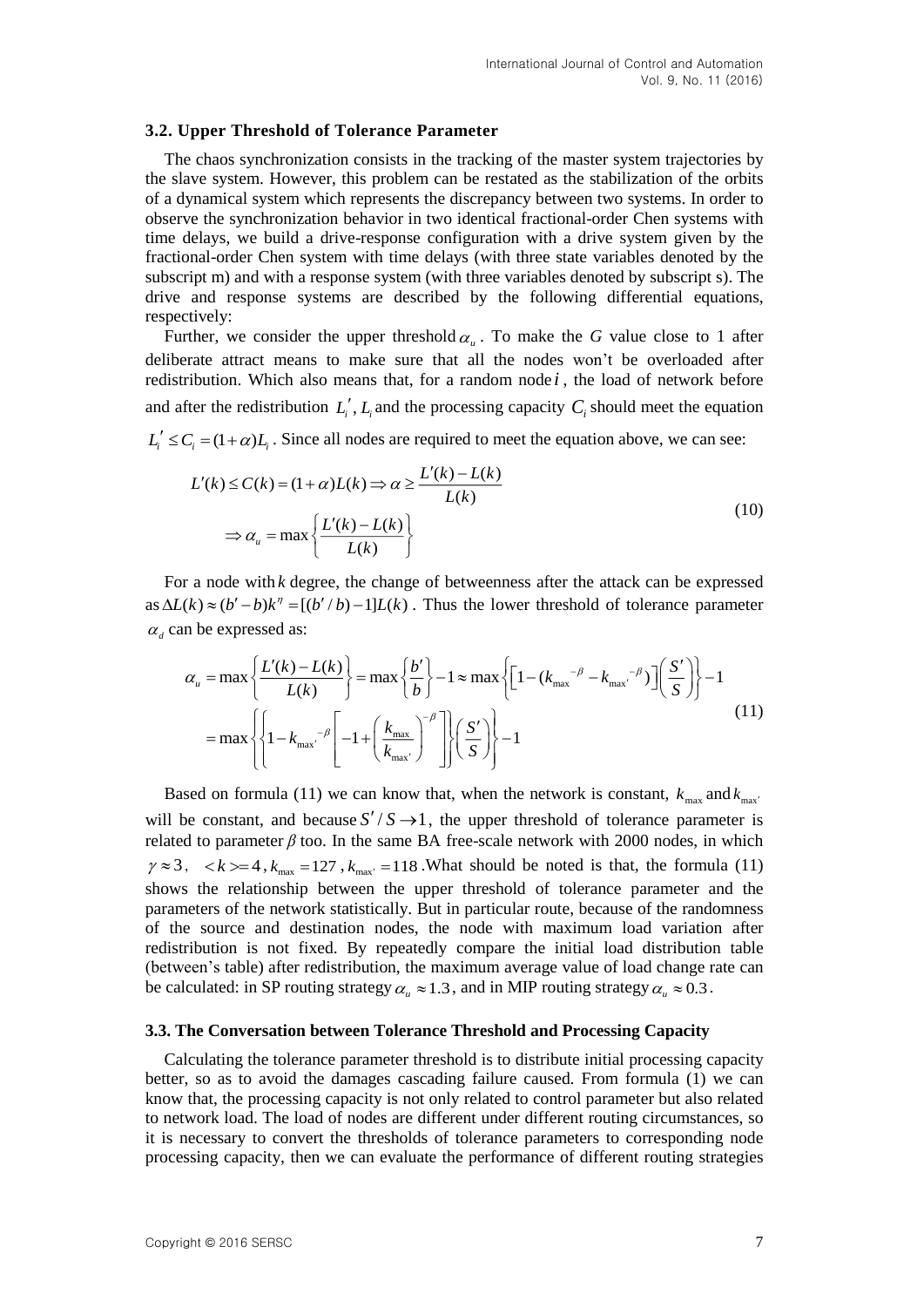under the same criteria. As described above, in the SP routing strategy,  $S_{sp} \approx 1.45 \times 10^{7}$ , can get  $\alpha_{d,sp} \approx 0.02$ , and from formula (1) we can know  $C_{d,sp} = (1 + \alpha_{d,sp})S_{sp} \approx 14.79$ million. While in MIP routing strategy,  $S_{\mu\nu\rho} \approx 1.62 \times 10^7$ ,  $\alpha_{d,\mu\nu\rho} \approx 0.01$ , and from formula (1) we can know  $C_{d, min} = (1 + \alpha_{d, min}) S_{min} \approx 16.40$  million. Thus, to ensure the whole network not collapse, the processing capacity SP is smaller than processing capacity MIP. The reason is that in SP routing strategy, the total network is less than in MIP strategy.

On the other hand, by calculating we can get the up-threshold of tolerance parameter  $\alpha_{u,sp} \approx 1.3$  of SP routing strategy and  $\alpha_{u,mp} \approx 0.3$  of MIP routing strategy. Based on formula (1) we can get  $C_{u,SP} = (1 + \alpha_u)S \approx 33.35$  million,  $C_{u, mip} = (1 + \alpha_u)S \approx 21$  million. Thus, to maintain the network integrity after attack, the processing capacity we need in MIP routing strategy is much less than SP routing strategy. The reason is that, the network load in MIP routing strategy is more evenly distributed, so there won't be too many nodes crashing after redistribution. While the SP routing strategy, the load distribution is proportional to node degree, so the change of network load after redistribution can be really huge, causing further collapse. Thus, with increase of initial processing capacity, *G* value in MIP routing strategy gets close to 1 faster.

In addition, we can analyze from another point of view: removing a node in the network can be regarded as the loss of processing capacity. Assume to remove the node with biggest degree, since  $C_i$  is proportional to  $L_i$ ,  $L_i$  and in SP routing strategy,  $L_i$  is proportional to  $k_i^{1.6}$ , the proportion of processing capacity lost is

$$
\delta = \frac{C_i}{\sum_j C_j} = \frac{L_i}{\sum_j L_j} = \frac{k_i^{1.6}}{\sum_j k_j^{1.6}}
$$
\n(12a)\n
$$
\delta' = \frac{C_i}{\sum_j k_j} = \frac{L_i}{\sum_k k_j} = \frac{k_i}{\sum_k k_j}
$$
\n(12b)

$$
\delta' = \frac{C_i}{\sum_j C_j} = \frac{L_i}{\sum_j L_j} = \frac{\kappa_i}{\sum_j k_j}
$$
(12b)

Before removing the node with biggest degree, we can get  $\delta \approx 0.04$ , and in MIP routing strategy,  $L_i$  is proportional to  $k_i$ , after removing  $\delta' \approx 0.01$ . This means, the loss of processing capacity after removing node of biggest degree in MIP routing strategy is much less than in SP routing strategy. Thus, with the initial processing capacity increasing, *G* value in MIP routing strategy gets close to 1 faster.

The analysis above shows that: the low-threshold of tolerance parameter  $\alpha$ ,  $\left[\alpha_d\right]_{MIP}$   $\lt [\alpha_d]_{\text{SP}}$ , and the upper threshold  $\left[\alpha_u\right]_{MIP}$   $\lt [\alpha_u]_{\text{SP}}$ . From the view of processing capacity, when the initial processing capacity is small, the SP routing strategy can provide better insurance to keep the network working well. However, with increasing processing capacity, the MIP routing strategy can avoid cascading failure faster and thus enhance the network robustness. Overall, the MIP routing strategy can better withstand the cascading failure.

### **4. System Simulation**

Select a BA free-scale network with 2000 nodes, in which  $\gamma \approx 3$ ,  $\langle k \rangle = 4$ . According to the simulation statistics based on SP and MIP routing process, we can know the initial network load is 14.5 million and 16.2 million. The initial total load of SP routing strategy is smaller. Further, increase the initial load gradually, simulate the process of cascading failure in SP strategy and MIP strategy respectively and calculate the *G* value under the same processing capacity. The data in the figures are average results of 30 times repeat simulations.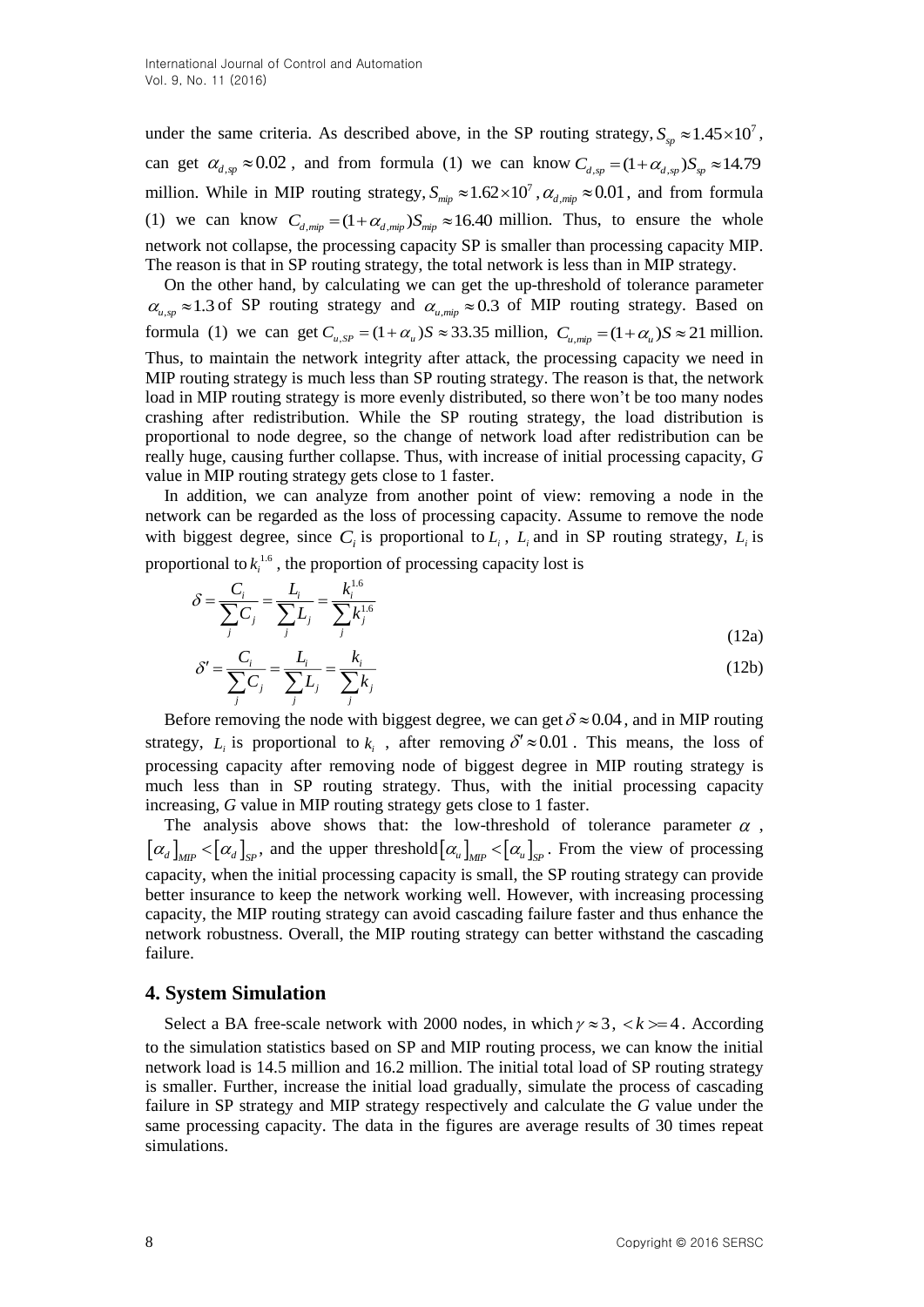

## **Figure 2. (Color Online) Cascading Failure in BA Free-Scale Network,**  $\gamma = 3, \langle k \rangle = 4, N = 2000$ , the Node Been Attacked has Biggest Degree. X-axis **Represents Processing Capacity and** *Y***-Axis Represent** *G* **Value. Start is the Result of MIP Strategy and Circle is the Result of SP Strategy**

In Figure 2, we compare the relationship between value *G* and the processing capacity in SP routing strategy and MIP routing strategy respectively after removing the node with biggest degree and cascading failure happening. As is shown in the figure, when the processing capacity is small, *G* of SP routing strategy is smaller than *G* of MIP strategy, but with the processing capacity increasing, *G* of MIP routing strategy grows quickly and exceeds *G* of SP routing strategy. After that, *G* value of MIP routing strategy keeps leading. For example, when processing capacity is 18 million, the *G* value in SP routing strategy is about 0.8, while *G* value under MIP routing strategy has reached 0.95. When the *G* value of MIP routing strategy is close to 1, which means the network is substantially unaffected, there are still 5% nodes in faults under SP routing policy. Accordingly, in the network with 2000 nodes we used in simulation, it means about 100 nodes are disconnected. Therefore, if the processing capacity allocated is sufficient, MIP routing strategy can resist cascading failure more efficiently.

Figure 3 shows the *G* value under both routing strategy when the processing capacity is small. The parameters in Figure 3 are same as in Figure 2 We can see that, the lower threshold of processing capacity under SP routing strategy is 14.8 million, namely, when processing capacity is bigger than 14.8 million, the network won't collapse entirely after deliberate attack., while the lower threshold of processing capacity under MIP routing strategy is about 16.3 million. It can be seen that, the initial total network load is smaller under SP routing strategy, therefore, when the processing capacity can be allocated is small, the SP routing policy better.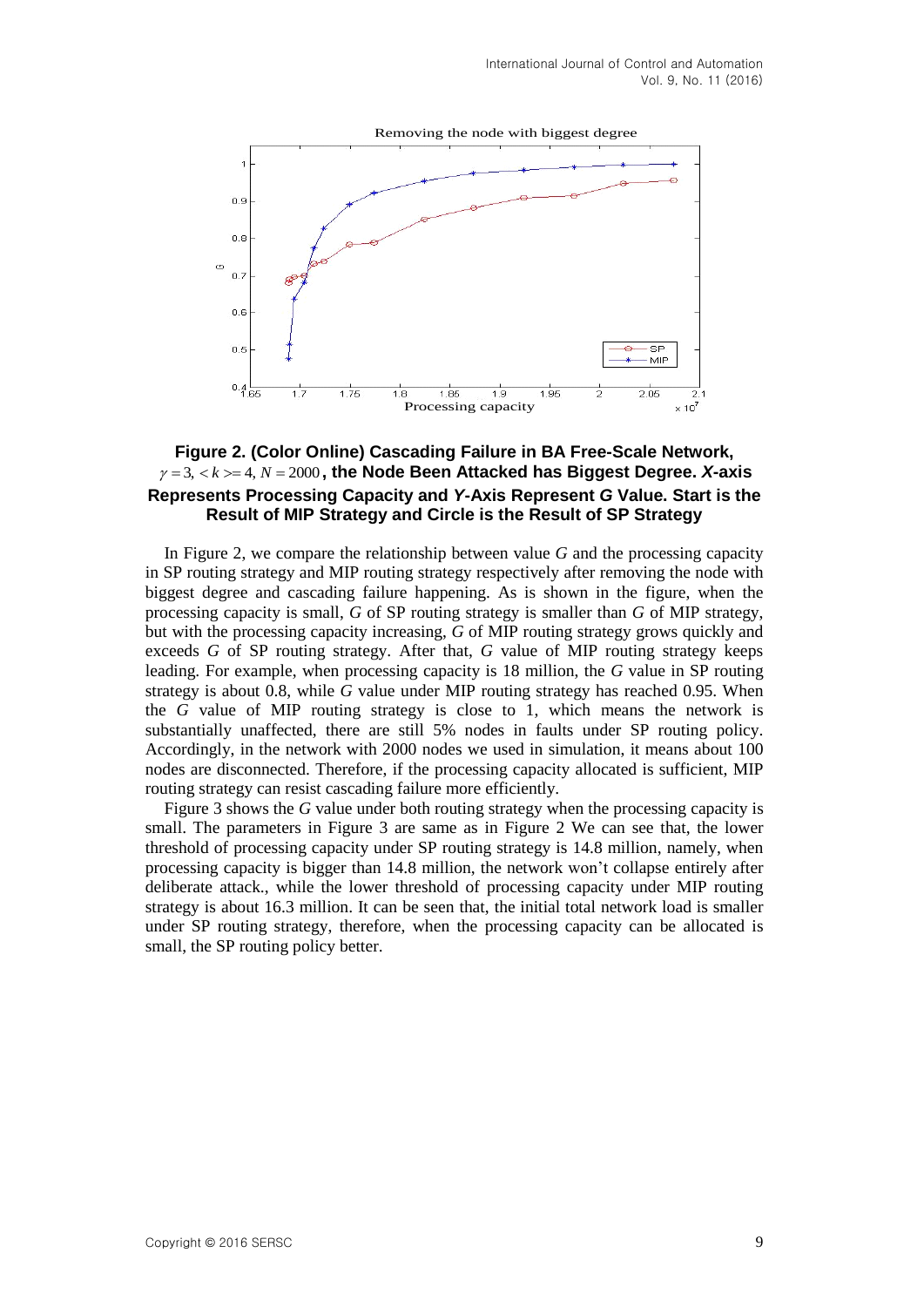

## **Figure 3. (Color Online) Cascading Failure in BA Free-Scale Network, the Lower Threshold of Processing Capacity in both SP and MIP Routing Strategy**

Figure 4 shows the G value under both routing strategy when the processing capacity is big. The parameters in Figure 4 are same as in Figure 2. The upper threshold of processing capacity under SP routing strategy is 33.4million, namely, when processing capacity is bigger than 33.4 million, the network won't collapse entirely after deliberate attack, while the upper threshold of processing capacity under MIP routing strategy is about 21 million, which is much smaller than in SP routing strategy. Therefore, with the processing capacity increasing, MIP routing strategy can resist cascading failure faster.



**Figure 4. (Color Online) Cascading Failure in BA Free-Scale Network. The Up-Threshold of Processing Capacity of both SP and MIP Routing Strategy**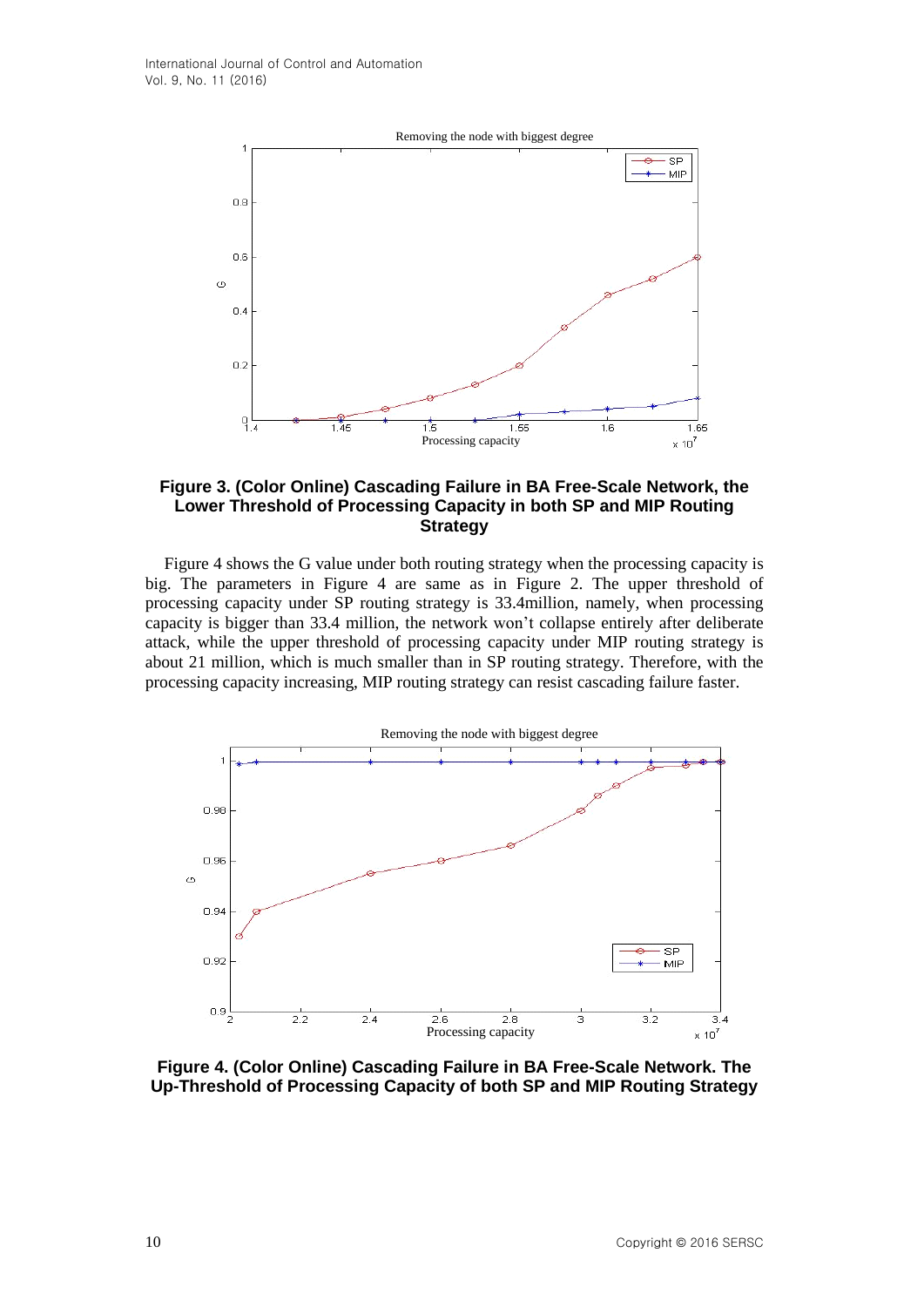

#### **Figure 5. (Color Online) Cascading Failure in BA Free-Scale Network, the Node Been Attacked Has Biggest Betweenness**

Figure 5 shows that in a BA free-scale network, the situation of cascading failure when the node with biggest betweenness is attacked under both SP and MIP routing strategy. The parameters in Figure 5 are the same as in Figure 2. Betweenness of a node means the number of the shortest paths through the nodes, which is an important network property. As can be seen from the figure, the relationship between G value and processing capacity under both routing strategies is almost same as the situation when the node with biggest degree is attacked. For example, when the processing capacity is 17 million, after attacking the node with biggest betweenness, the G value of MIP routing strategy is about 0.66, and the G value of SP routing strategy is about 0.7. And when after attacking the node with the biggest degree, the G value of MIP routing strategy is about 0.64, and the G value of SP routing strategy is about 0.7. The results are almost same. When the processing capacity is small, the G value under SP routing strategy is bigger than under MIP routing strategy, however, with processing capacity increasing, G value under MIP routing strategy grows quickly to 1, while the G value under SP routing strategy grows slowly.

## **5. Conclusions**

Since MIP routing strategy is based on minimum continued product of node degree, it can improve the network's load capacity to the uttermost. In this paper, we studied the robustness of MIP and SP routing strategy, taking cascading failure as the evaluation criteria. We build a BA free-scale network model, not only theoretically analyzed the cascading failure situation of MIP and SP routing strategy rigorously, getting the tolerance parameter and the threshold of processing capacity, but also verify the analysis by simulation experiments. Two methods of attack are used in this paper, which are attacking the node with biggest degree and attacking the node with biggest betweenness, the results are basically the same. Then we come to the conclusion that the performance of SP routing strategy is slightly better than the MIP routing strategy when the network has little processing capacity. However, the value G of MIP rapid growths and is close to 1, but the value of SP growths slowly with the process capacity increasing. In a word, the performance of MIP routing strategy is obviously better than the SP routing strategy. The conclusion can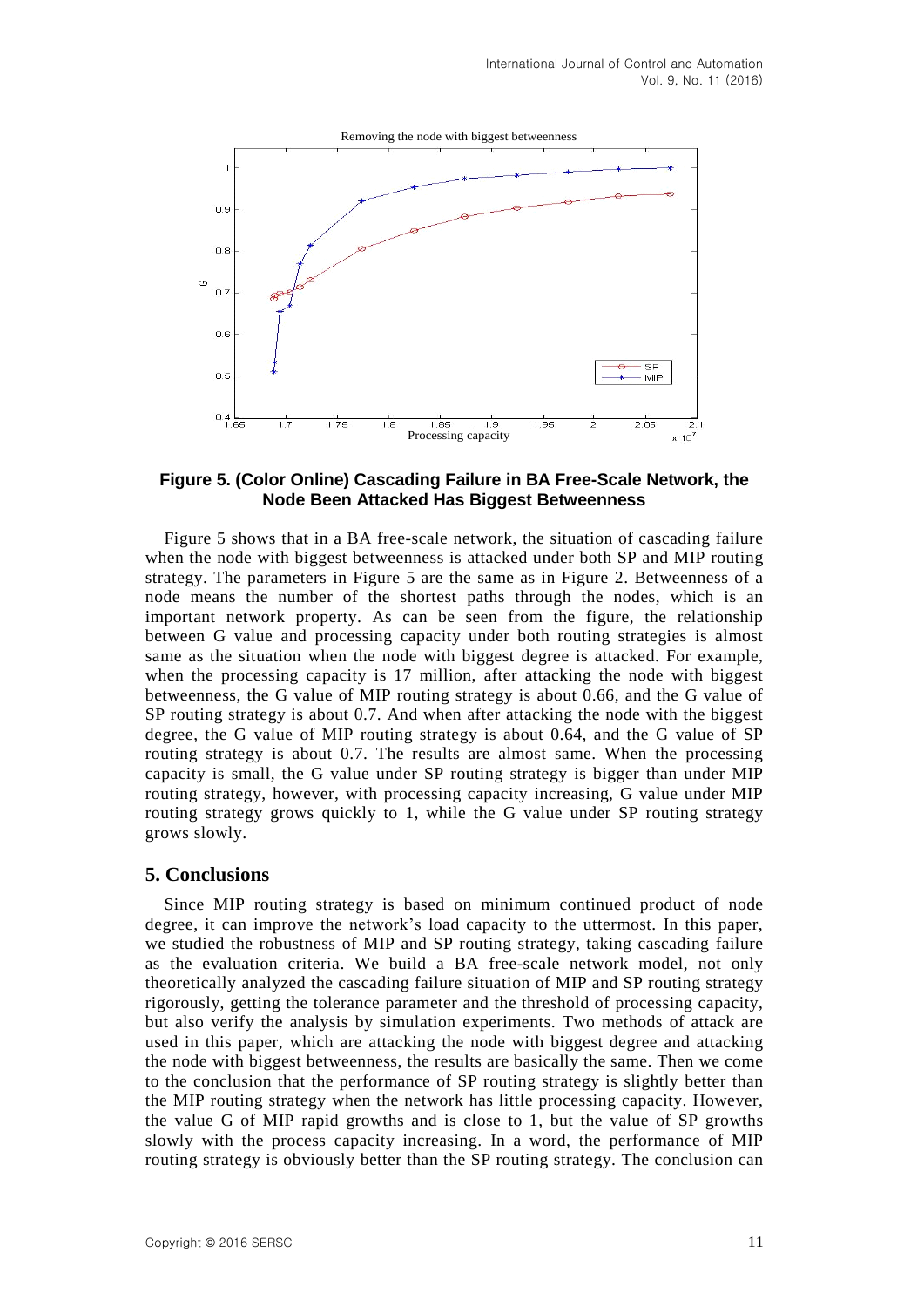be used to improve the robustness of network, and has a certain value in network security field.

## **Acknowledgments**

This work was supported by the Natural Science Foundation of China under Grant No. 61201173, by China Postdoctoral Science Foundation under Grant No. 2015M571637, by the Fundamental Research Funds for the Central Universities (No.v2242013K30010), by the Foundation of the Fujian Education Department under Grant No. JA15035, by Forward looking research projects in Jiangsu Province under Grant No. BY2015057-39, by the Foundation of Quanzhou Grant No. 2014Z103 and No. 2015Z114.

## **References**

- [1] A. E. Motter and Y. C. Lai, "Cascade-based Attacks on Complex Networks", Physical Review E, vol. 66, no. 6, **(2002)**, pp.065102.
- [2] P. Crucitti, V. Latora and M. Massimo, "Model for Cascading Failures in Complex Networks", Physical Review E, vol. 69, no. 4, **(2004)**, pp. 045104(R).
- [3] Y. C. Lai, A. E. Motter and T. Nishikawa, "Attacks and Cascades in Complex Networks", Lecture Notes in Physics, vol. 650, **(2004)**, pp.299-310.
- [4] I. Simonsen, L. Buzna, K. Peters, S. Bornholdt and D. Helbing, "Transient Dynamics Increasing Network Vulnerability to Cascading Failures", Physical Review Letters, vol. 100, no. 21, **(2008)**, pp.218701.
- [5] B. L. Dou, X. G. Wang and S. Y. Zhang, "Robustness of Networks Against Cascading Failures", [vol.](http://www.sciencedirect.com/science/journal/03784371/389/11) [389,](http://www.sciencedirect.com/science/journal/03784371/389/11) no. 11, **(2010)**, pp. 2310–2317.
- [6] J. Lehmann and J. Bernasconi, "Stochastic Load-Redistribution Model for Cascading Failure Propagation", Physical Review E, [vol.](http://journals.aps.org/pre/issues/81/3) 81, no. 3, **(2010)**, pp. [031129.](http://dx.doi.org/10.1103/PhysRevE.81.031129)
- [7] Y. X. Xia, J. Fan and D. Hill, "Cascading Failure in Watts-Strogatz Small-world Networks", Physica A: Statistical Mechanics and its Applications, vol. 389, no. 6, **(2010)**, pp. 1281-1285.
- [8] A. Hackett, S. Melnik and P. G. James, "Cascades on a Class of Clustered Random Networks", [Physical](http://www.researchgate.net/journal/1550-2376_Physical_Review_E) [Review](http://www.researchgate.net/journal/1550-2376_Physical_Review_E) E, vol. 83, no.5, **(2011)**, pp. 056107.
- [9] A. E. Motter, "Cascade Control and Defense in Complex Networks", Phys. Rev. Lett., [vol.](http://journals.aps.org/prl/issues/93/9) 93, no. 9, **(2004)**, pp.098701.
- [10] L. Zhao, K. Park and Y. C. Lai, "Attack Vulnerability of Scale-free Networks Due to Cascading Breakdow", Physical Review E, [vol.](http://journals.aps.org/prl/issues/93/9) 70, no. 3, **(2004)**, pp.035101(R).
- [11] E. J. Lee, K. I. Goh, B. Kahng and D. Kim, "Robustness of the Avalanche Dynamics in Data Packet Transport on Scale-free Networks", [Physical](http://www.researchgate.net/journal/1550-2376_Physical_Review_E) Review E, [vol.](http://journals.aps.org/prl/issues/93/9) 71, no. 5, **(2005)**, pp. 056108.
- [12] L. Zhao, K. Park, Y. C. Lai and N. Ye, "Tolerance of Scale-free Networks Against Attack-induced Cascades", [Physical](http://www.researchgate.net/journal/1550-2376_Physical_Review_E) Review E, vol. 72, no.2, **(2005)**, pp. 025104(1–4).
- [13] W. X. Wang and G. R. Chen, "Universal Robustness Characteristic of Weighted Networks Against Cascading Failure", [Physical](http://www.researchgate.net/journal/1550-2376_Physical_Review_E) Review E, vol. 77, no.2, **(2008)**, pp. 026101.
- [14] L. Huang, Y. C. Lai and G. R. Chen, "Understanding and Preventing Cascading Breakdown in Complex Clustered Networks", [Physical](http://www.researchgate.net/journal/1550-2376_Physical_Review_E) Review E, vol. 78, no.3, **(2008)**, pp.036116.
- [15] R. Yang, W. X. Wang, Y. C. Lai and G. R. Chen, "Optimal weighting scheme for suppressing cascades and traffic congestion in complex networks", vol. 79, no.2, **(2009)**, pp.026112.
- [16] S. Havlin, N. A. M. Araújo, S. V. Buldyrev, C. S. Dias, R. Parshani, G. Paul and H. E. Stanley, "Catastrophic Cascade of Failures in Interdependent Networks", Proceedings of the International School of Physics "Enrico Fermi", vol. 176, **(2012)**, pp. 311-324.
- [17] X. Huang, J. Gao, S. V. Buldyrev, S. Havlin and H. E. Stanley, "Robustness of Interdependent Networks Under Targeted Attack" [Physical](http://www.researchgate.net/journal/1550-2376_Physical_Review_E) Review E, vol. 83, no.6, **(2011)**, pp.065101(R).
- [18] J. Shao, S. V. Buldyrev, S. Havlin and H. E. Stanley, "Cascade of Failures in Coupled Network Systems with Multiple Support-Dependence Relations", [Physical](http://www.researchgate.net/journal/1550-2376_Physical_Review_E) Review E, vol. 83, no.3, **(2011)**, pp.036116.
- [19] K. Wang, Y. F. Zhang, S.Y. Zhou, W. J. Pei, S. P. Wang and T. Li, "Optimal routing strategy based on the minimum information path", Physica A, vol. 390, **(2011)**, pp. 2593-2600.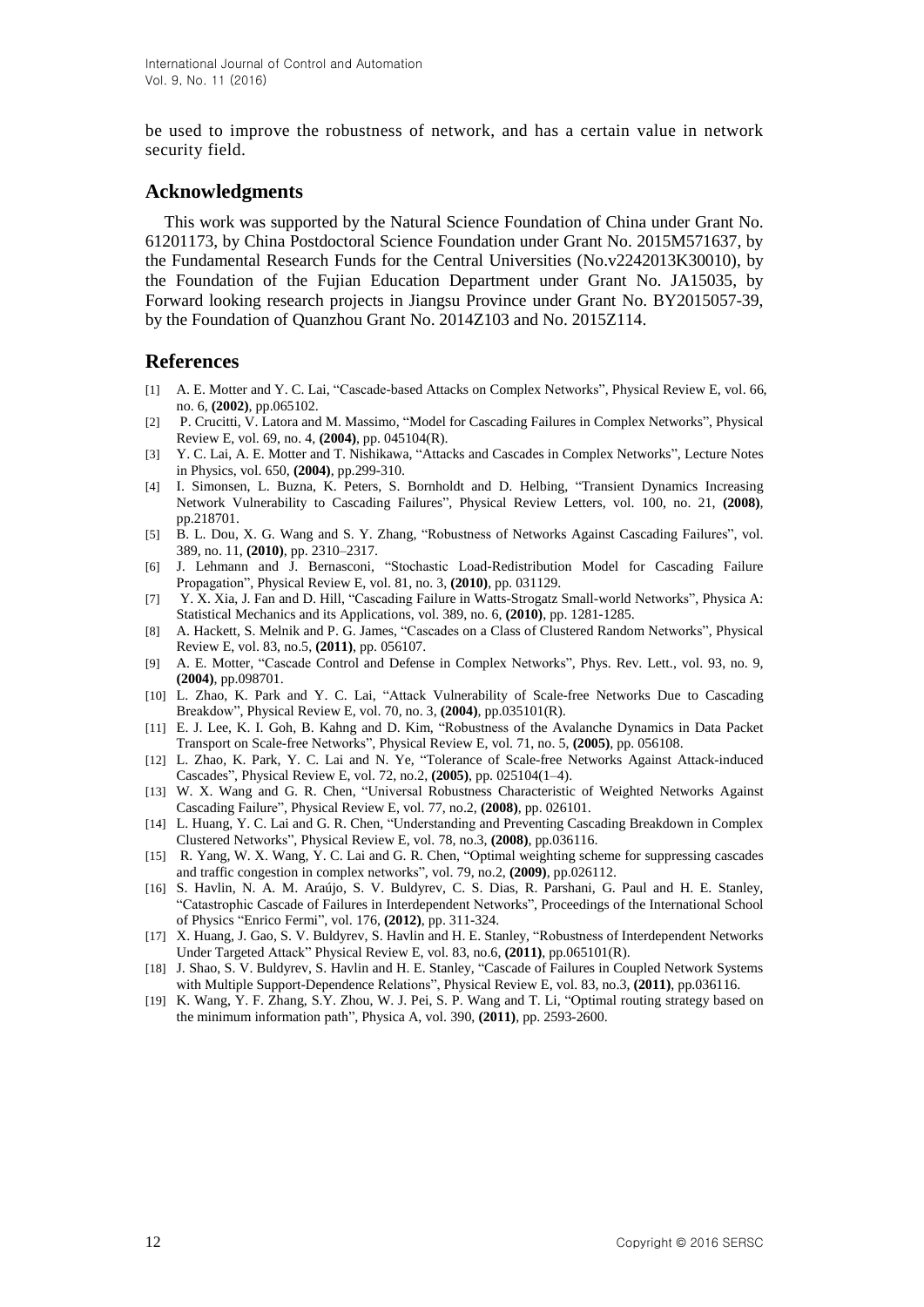## **Authors**



**Feng Zhou**, he received the B.S. and M.S. degrees from Southeast University, Nanjing, China, in 2004 and 2012, respectively.Currently, he is a lecturer inSchool of Information Engineering, Yancheng Institute of Technology,Yancheng, China. Her research topics include complex networks, signal and information processing, image and voice signal processing.



**Jianeng Tang**, he was born in 1983. He received the Ph. D. degree in Information and Communication Engineering from Southeast University in 2012. Currently, he is with College of Engineering, Huaqiao University, Quanzhou, Fujian, China. His main research interests include nonlinear systems, chaos synchronization and control, complex networks, acoustic emission technology and speech signal processing.



**Kai Wang**, he received his Ph.D. degree in Signal Processing from the School of Information and En-gineering, Southeast University, Nanjing, China, in 2009, where he is an Associate Professor in Signal Processing.His research interests include signal processing,chaotic cryptosystems and complex network.



**Li Zhao**, he received the B.E. degree from Nanjing University of Aeronautics and Astronautics (China) in 1982, the M.S. degree from Suzhou University (China) in 1988, and the Ph.D. degree from Kyoto Institute of Technology (Japan) in 1998. He is currently a Professor in Southeast University, Nanjing, Jiangsu, China. His major interests include pattern recognition, speech signal processing and nonlinear systems.